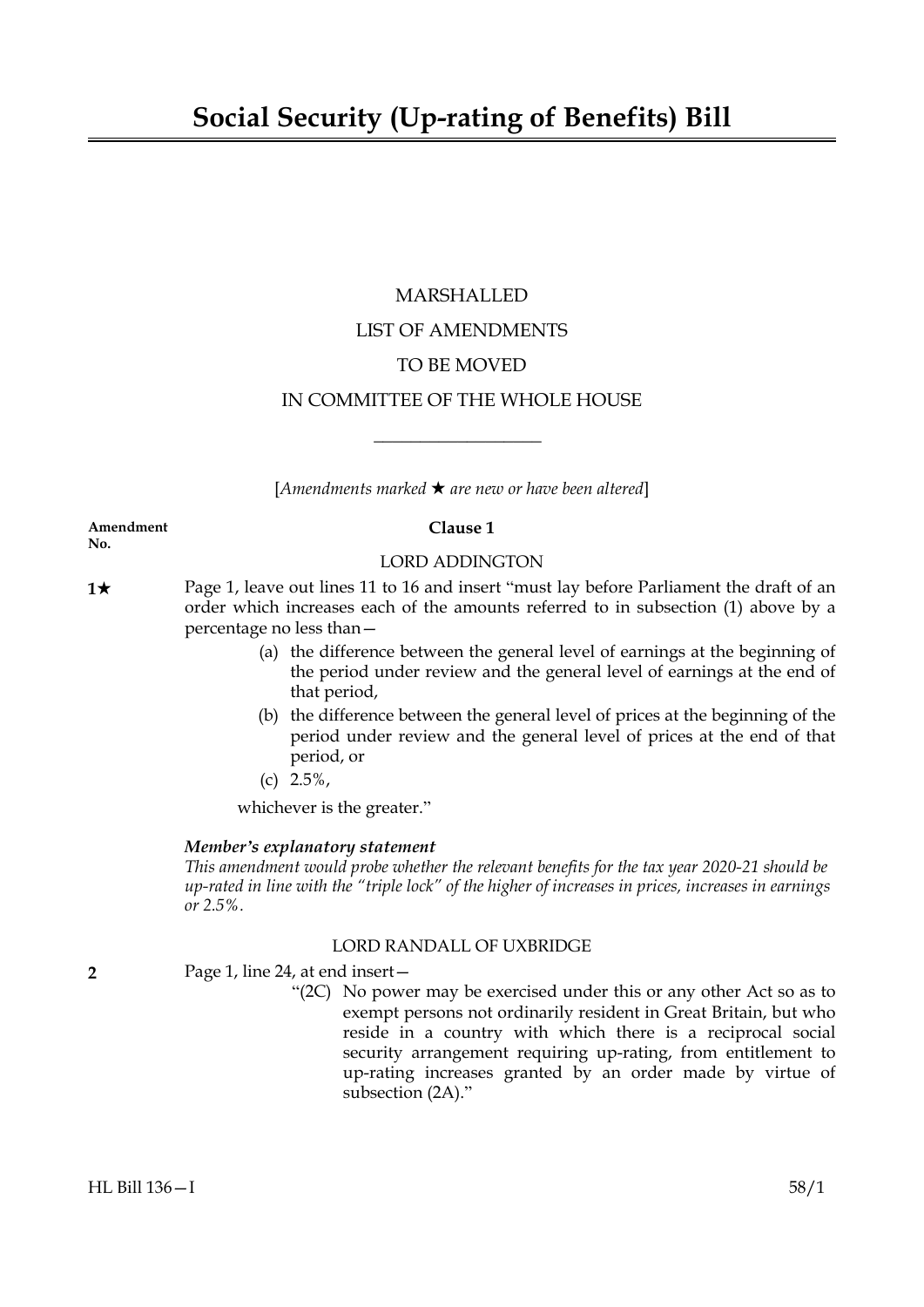# *Member's explanatory statement*

*This amendment would ensure that this up-rating applied to all overseas pensioners who reside in a country with a reciprocal social security arrangement, including any whose pensions have previously been frozen in accordance with Government policy.*

### BARONESS SHERLOCK

**3** Page 1, line 24, at end insert—

- "(2C) No draft order laid before Parliament under subsection (2A) may be made in the form of the draft unless the Secretary of State has laid before Parliament—
	- (a) a report containing an assessment of the existing levels of pensioner poverty in each of the regions and nations of Great Britain, and
	- (b) a statement outlining the expected impact of the draft order on pensioners with the lowest incomes."

#### *Member's explanatory statement*

*This amendment would prevent a draft order under inserted subsection (2A) from being made unless the Secretary of State has published a report outlining current levels of pensioner poverty across the regions and nations of Great Britain and a statement outlining the expected impact of the Government's chosen policy option on these poverty levels.*

## **After Clause 1**

# BARONESS JANKE LORD SHIPLEY

**4** Insert the following new Clause—

### **"Review of the impact of this Act on poverty**

- (1) Within six months of the day on which this Act is passed the Secretary of State must lay before Parliament a review of the impact of this Act, and the triplelock on pensions, on reducing the poverty levels of those in receipt of a state pension.
- (2) The review under subsection (1) must make reference to the impact of the provisions on women in particular.
- (3) The review under subsection (1) must make recommendations as to whether further legislation on pensions up-rating should be brought forward by the Government in light of its findings."

#### *Member's explanatory statement*

*This amendment would require the Government to report on the impact of this Act and the triple-lock on pensions on poverty, especially with regards to women.*